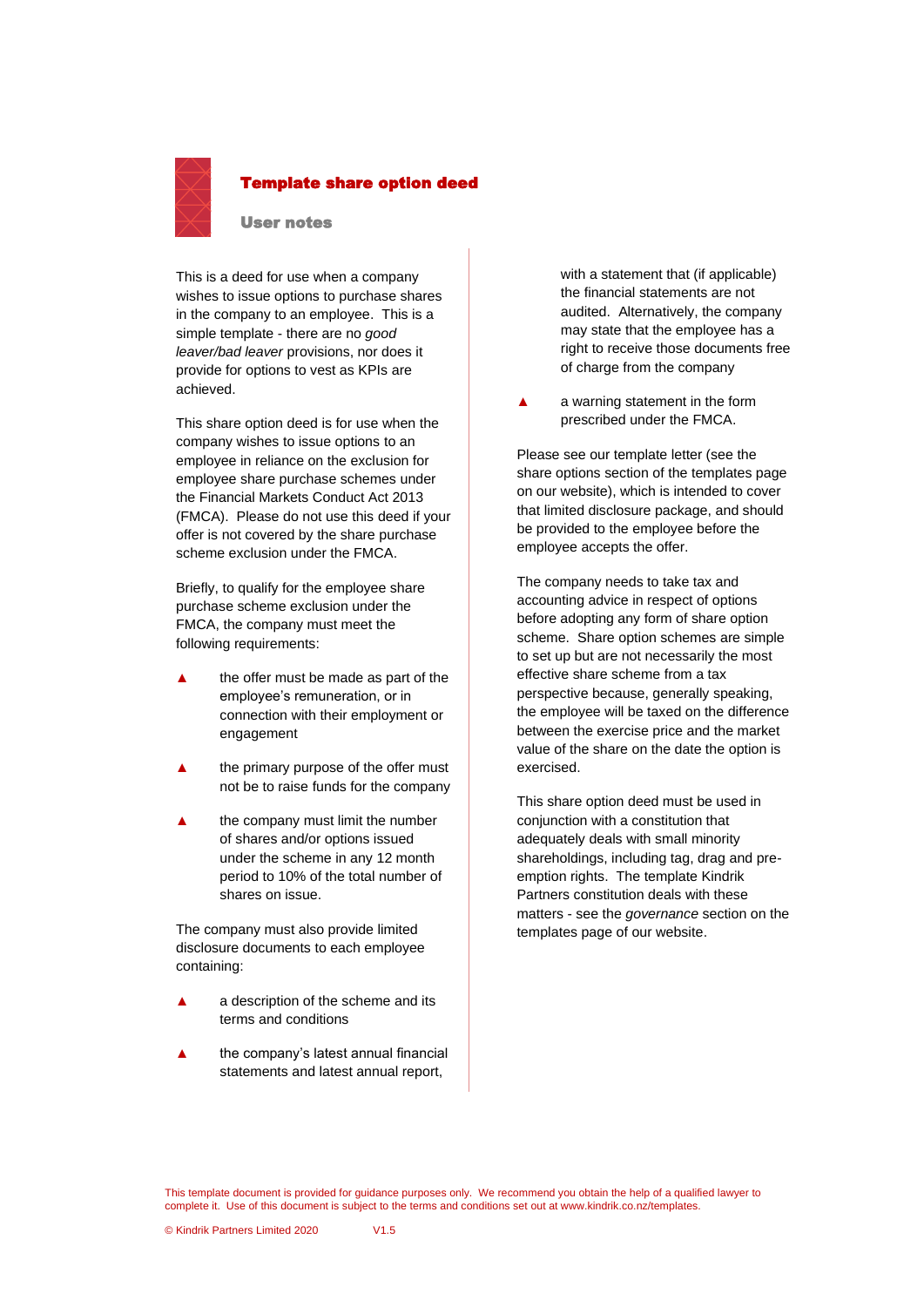#### using this template

The *User Notes* and the statements in the footer below (all marked in red) are included to assist in the preparation of this document. They are for reference only – you should delete all user notes and the statements in the footer from the final form of your document.

The use of [*square brackets*] around black text means that:

- **▲** the requested details need to be inserted
- **▲** there are different options for you to consider within a clause
- the whole clause is optional and you need to consider whether to include it, based on the company's circumstances and the user notes.

Before finalising your document, check for all square brackets to ensure you have considered the relevant option and ensure that all square brackets have been deleted.

If you delete any clauses or schedules, remember to cross reference check the document.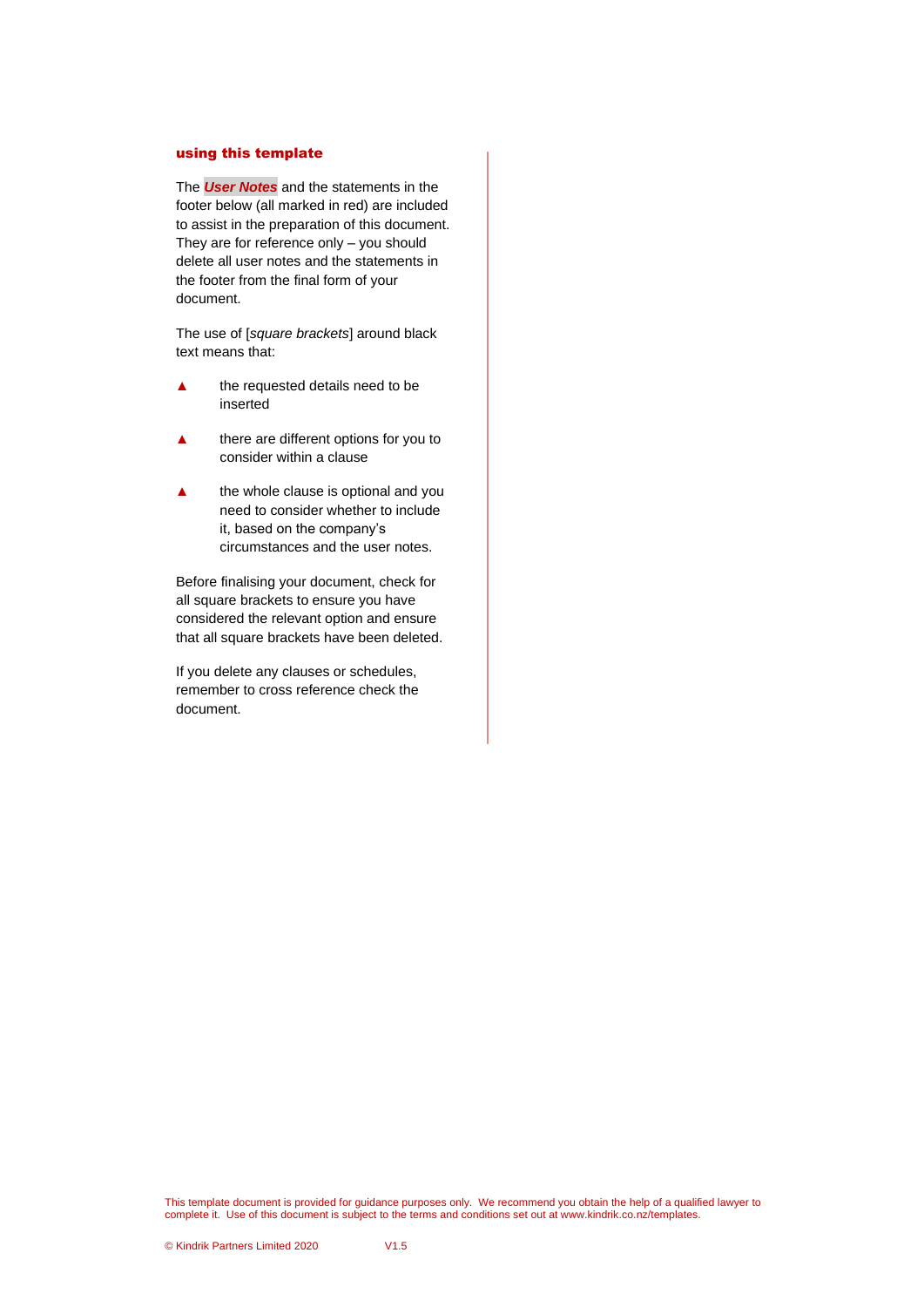# SHARE OPTION DEED

#### **DATE**

#### **PARTIES**

- 1 [*INSERT*] *LIMITED*, company number [*insert*] (**Company**)
- 2 [*INSERT FULL LEGAL NAME*] (**Employee**)

# **BACKGROUND**

The Company has agreed to grant to the Employee options to purchase shares in the Company on and subject to the terms of this Deed.

| SIGNED AND DELIVERED as a DEED by<br>[INSERT NAME OF COMPANY]<br>by: |                           |
|----------------------------------------------------------------------|---------------------------|
|                                                                      |                           |
| <b>Director</b>                                                      | <b>Director</b>           |
|                                                                      |                           |
| <b>Print Full Name</b>                                               | <b>Print Full Name</b>    |
|                                                                      |                           |
| <b>SIGNED AND DELIVERED</b> as a DEED by                             |                           |
| [INSERT NAME OF EMPLOYEE]                                            |                           |
| in the presence of:                                                  |                           |
|                                                                      |                           |
| Signature of Witness                                                 | [Insert name of Employee] |
|                                                                      |                           |
| <b>Occupation of Witness</b>                                         |                           |
|                                                                      |                           |
| <b>Address of Witness</b>                                            |                           |
|                                                                      |                           |

This template document is provided for guidance purposes only. We recommend you obtain the help of a qualified lawyer to complete it. Use of this document is subject to the terms and conditions set out at www.kindrik.co.nz/templates.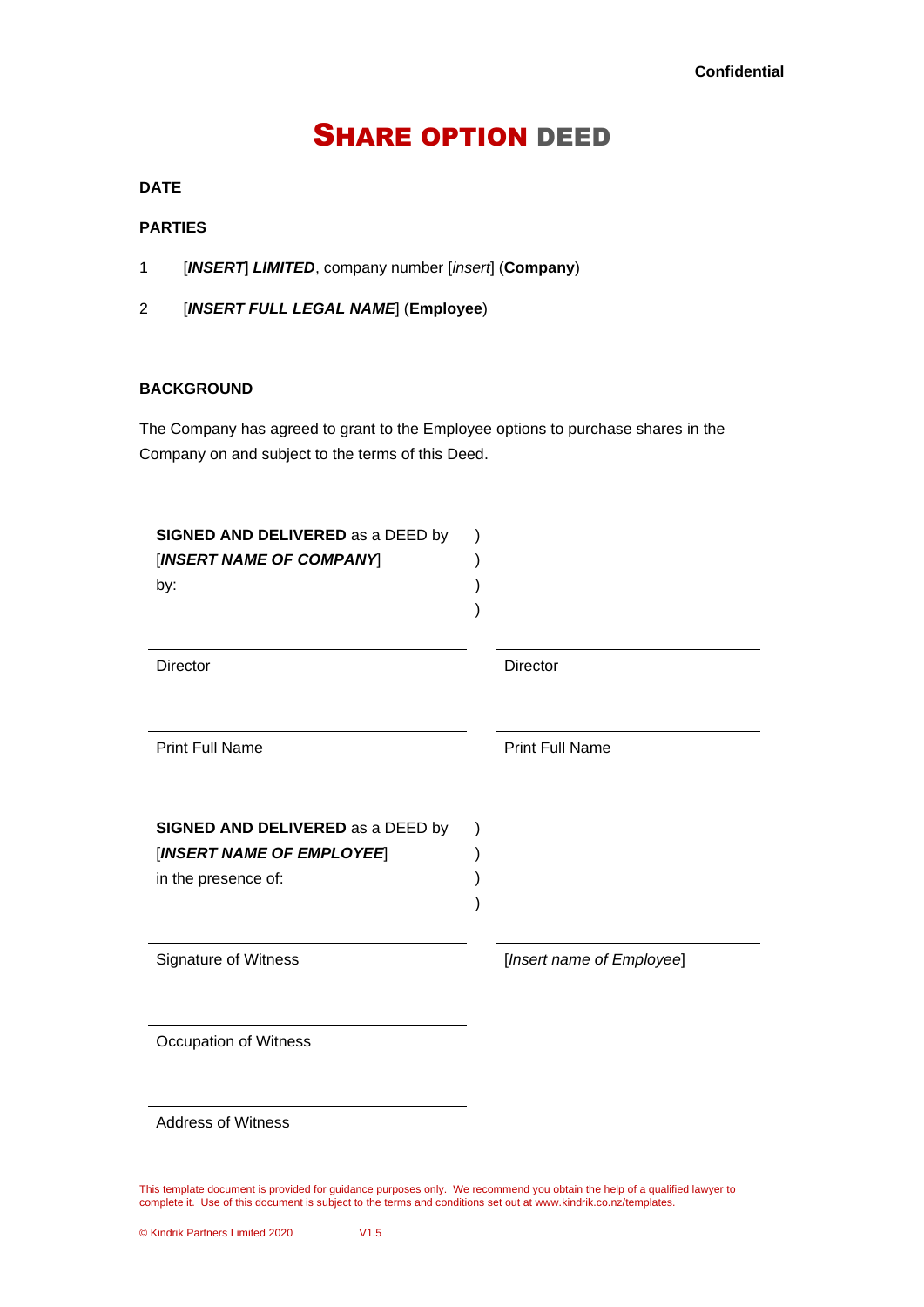# **TERMS OF THIS DEED**

# 1 INTERPRETATION

## 1.1 **Definitions:** In this Deed:

| <b>Definition</b>     | <b>Meaning</b>                                                                                                                                                                                                              |
|-----------------------|-----------------------------------------------------------------------------------------------------------------------------------------------------------------------------------------------------------------------------|
| Act                   | the Companies Act 1993.                                                                                                                                                                                                     |
| <b>Board</b>          | the board of directors of the Company from time to time.                                                                                                                                                                    |
| <b>Business Day</b>   | Monday to Friday, other than any public holiday within the<br>meaning of section 44 of the Holidays Act 2003 that occurs in<br>[insert the city where the Company is located].                                              |
| <b>Deed</b>           | this Deed, including any Schedules attached to it.                                                                                                                                                                          |
| <b>Exercise Price</b> | \$[inserf] per share (adjusted for any of the matters referred to<br>in clause 4).                                                                                                                                          |
|                       | [User note: The Exercise Price is the price per share                                                                                                                                                                       |
|                       | that the employee will pay when the options are                                                                                                                                                                             |
|                       | exercised. This should be the market price of the share                                                                                                                                                                     |
|                       | at the date of grant of the option (i.e. the date of this<br>deed). As noted above, the employee will be liable for                                                                                                         |
|                       | tax when he/she exercises or sells the option on the                                                                                                                                                                        |
|                       | difference between the Exercise Price and the market                                                                                                                                                                        |
|                       | price of the shares at the time the option is exercised.]                                                                                                                                                                   |
| <b>Expiry Date</b>    | [the [fifth] anniversary of the date of this Deed].                                                                                                                                                                         |
|                       | [User note: This is the final date on which an employee                                                                                                                                                                     |
|                       | can exercise his/her options. Consider what is                                                                                                                                                                              |
|                       | appropriate for your company - consider the likely time                                                                                                                                                                     |
|                       | frame for a liquidity event v/s the period during which                                                                                                                                                                     |
|                       | you are comfortable having options outstanding.]                                                                                                                                                                            |
| <b>Issue Date</b>     | the date of this Deed.                                                                                                                                                                                                      |
| <b>Options</b>        | the [Insert] options granted to the Employee in accordance<br>with this Deed (adjusted for any of the matters referred to in<br>clause 4), each being a right to subscribe for one ordinary<br>Share at the Exercise Price. |
| <b>Parties</b>        | the Company and the Employee.                                                                                                                                                                                               |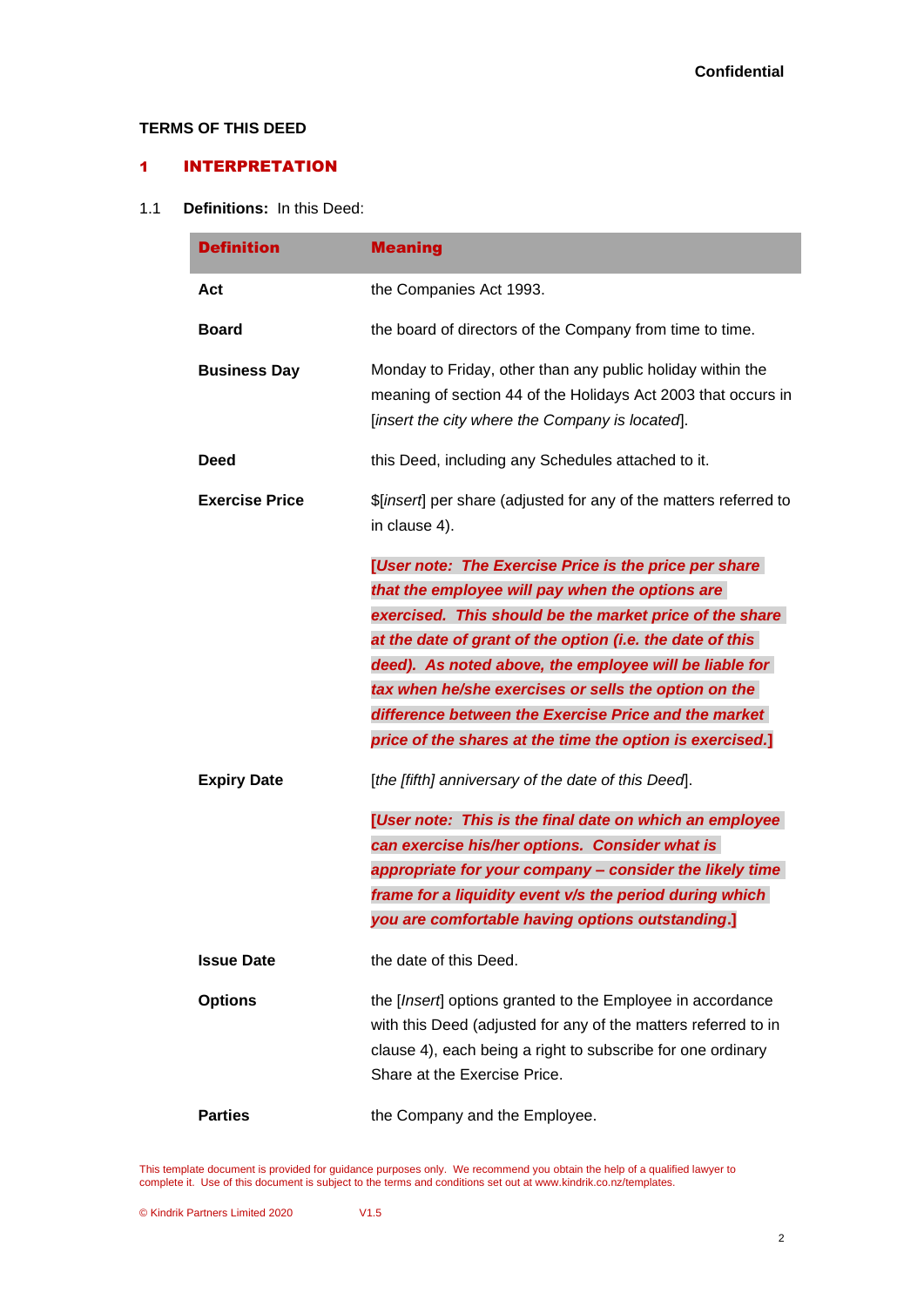# **Confidential**

| <b>Definition</b>       | <b>Meaning</b>                                                                                                                                                          |
|-------------------------|-------------------------------------------------------------------------------------------------------------------------------------------------------------------------|
| <b>Share</b>            | a share in the Company.                                                                                                                                                 |
| Vest                    | the right to exercise an Option which arises on the vesting<br>date of that Option as set out in the Vesting Schedule and<br><b>Vested</b> has a corresponding meaning. |
| <b>Vesting Schedule</b> | the Schedule attached as Schedule 1.                                                                                                                                    |

## 1.2 **Interpretation:**

- a A reference to:
	- i a **clause** or a **schedule** is to a clause in or a schedule to this Deed;
	- ii a **person** includes bodies corporate, unincorporated associations or partnerships;
	- iii **including** and similar words do not imply any limitation;
	- iv a statute includes references to that statute as amended or replaced from time to time; and
	- v **\$** or **dollars** is to New Zealand currency.
- b The headings in this Deed are for convenience only and have no legal effect.
- c The singular includes the plural and vice versa.
- d If there is any conflict of meaning between the main body of this Deed and a Schedule, the main body of this Deed prevails, unless expressly stated otherwise in the Schedule.

# 2 ISSUE OF OPTIONS

The Company will issue the Options on the Issue Date and the Employee will accept the Options on the terms and conditions set out in this Deed.

## 3 VESTING AND EXERCISE OF THE OPTIONS

3.1 **Vesting of Options:** The Options will Vest progressively in accordance with the Vesting Schedule. Subject to clause [6,](#page-6-0) the Employee may exercise an Option that has Vested at any time during the period commencing on the date on which the Option Vested and ending on the Expiry Date.

This template document is provided for guidance purposes only. We recommend you obtain the help of a qualified lawyer to complete it. Use of this document is subject to the terms and conditions set out at www.kindrik.co.nz/templates.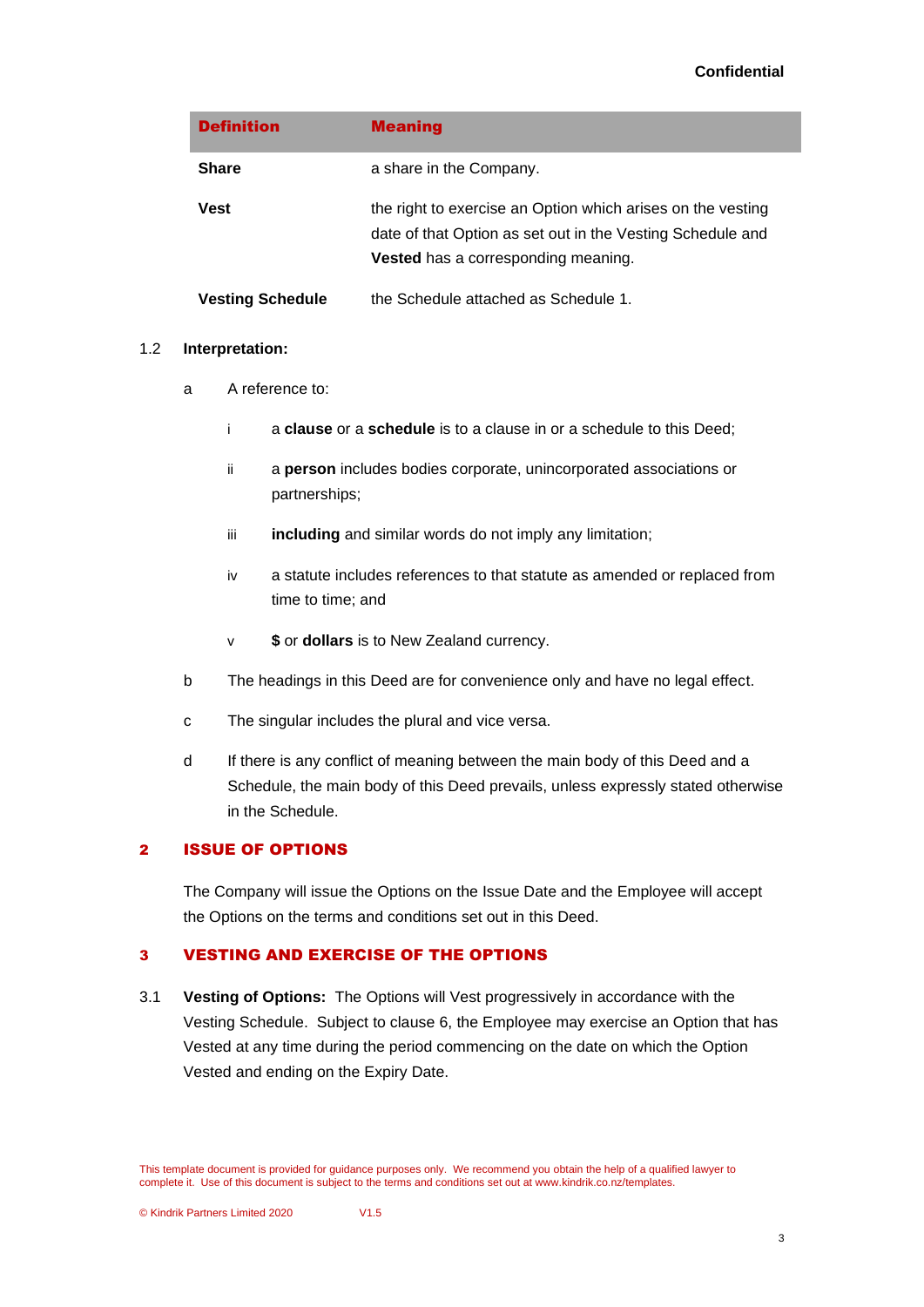- 3.2 **Expiry:** Any Option that is not exercised on or prior to the Expiry Date lapses on the Expiry Date.
- <span id="page-5-2"></span><span id="page-5-1"></span>3.3 **Exercise by written notice:** An Option that has Vested may be exercised by the Employee:
	- a providing at least 10 Business Days' written notice to the Board in the form set out in Schedule 2; and
	- b paying to the Company the Exercise Price in respect of each of the Options being exercised on or before the date set out in the notice provided to the Company in accordance with clause [3.3](#page-5-1)[a,](#page-5-2) in cleared funds and into the nominated bank account of the Company.
- <span id="page-5-3"></span>3.4 **Failure to pay:** If the Employee fails to pay the Exercise Price in accordance with clause [3.3b,](#page-5-3) unless otherwise determined by the Board, the Employee's entitlement to those Options lapses, even though the Expiry Date of those Options may not have passed.
- 3.5 **The Employee's indemnity:** The Employee indemnifies the Company against any taxes, levies or penalties which the Company may be liable to deduct, withhold or pay by reason of the Employee being issued Shares upon the exercise of the Options.
- 3.6 **No distribution:** By holding Options, the Employee is not, except as provided in clauses [4](#page-5-0) and [5,](#page-6-1) entitled to participate in any distribution nor any issue of Shares or other securities in or in respect of the Company other than the ordinary Shares to be issued upon the exercise of the Options under this Deed.
- 3.7 **No transfer:** The Options are personal to the Employee and are not transferable without the approval of the Board, which approval may be withheld in the Board's absolute discretion.

# <span id="page-5-0"></span>4 ADJUSTMENTS

- 4.1 **Bonus issue, consolidation or subdivision:** If there is any bonus issue, consolidation or subdivision of any Shares or any reduction or cancellation of share capital (or any similar reorganisation of the capital of the Company), the number of Options, the Exercise Price, or both will be adjusted by the Company to ensure that the economic effect of the Options remains the same.
- 4.2 **Restructure:** If there is a restructure of the Company, its share structure or its business (including the establishment of a new holding company in New Zealand or overseas for the purpose of procuring investment), the Board may cancel the Options and procure the issue of new options in the Company, a new holding company or any

This template document is provided for guidance purposes only. We recommend you obtain the help of a qualified lawyer to complete it. Use of this document is subject to the terms and conditions set out at www.kindrik.co.nz/templates.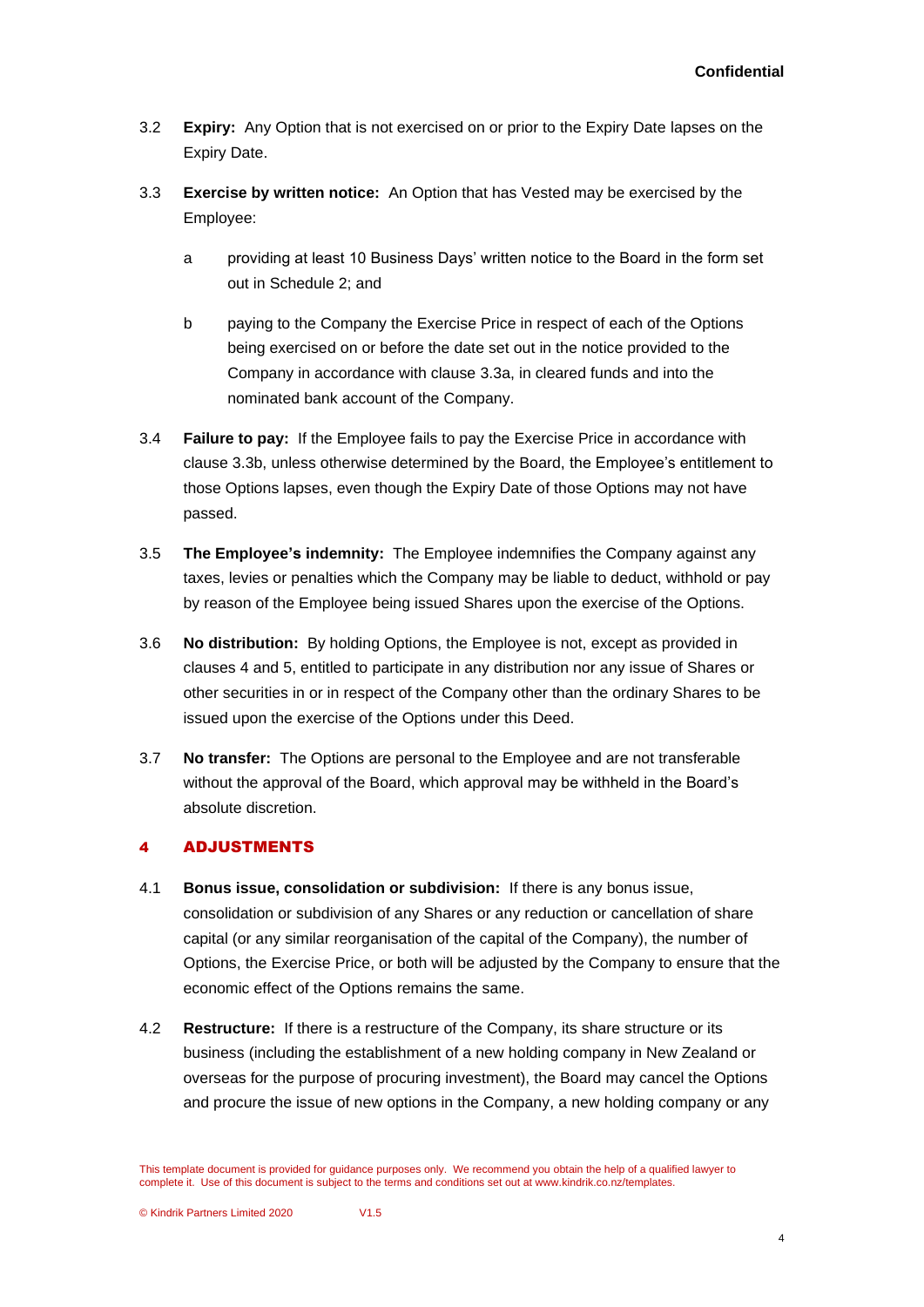other entity, if the Board acting in good faith considers that the economic effect of those new options remains substantially similar to the Options.

#### <span id="page-6-1"></span>5 TERMS OF ISSUE OF SHARES

An ordinary Share issued as a consequence of the exercise of an Option will rank for dividends from the date it is issued and will otherwise rank equally in all respects with the other ordinary Shares of the Company then on issue. It is acknowledged that the Company may have issued or may in the future issue any other class of Shares ranking in any or all respects in priority to the ordinary Shares.

#### <span id="page-6-0"></span>6 CANCELLATION OF OPTIONS

If the Employee ceases to be employed by the Company for any reason:

- a all Options that have not Vested as at the date that the Employee's employment ceases (**Leaving Date**) will be cancelled without compensation on that date; and
- b all Options that have Vested as at the Leaving Date must be exercised on or prior to the Expiry Date, and any Options not exercised within that period will lapse.

# 7 EARLY EXERCISE OF OPTIONS

#### 7.1 **Options Vest on a Liquidity Event:** If:

- a the Company enters into a listing agreement with the New Zealand Stock Exchange, or other national stock exchange of similar or better standing;
- b a shareholder (or shareholders) of the Company enters into a binding agreement with a third party (or a group of associated third parties) on arms length terms under which the third party is to acquire 50% or more of the voting Shares of the Company, and that agreement becomes unconditional;
- c the Company enters into a binding agreement to dispose of assets comprising more than half the value of the Company's assets, the shareholders of the Company approve the disposition of those assets, and that agreement becomes unconditional; or
- d the Company resolves to amalgamate with any other company (whether or not it is the continuing company), in a transaction that is in substance the same as those in b and c above,

#### (**Liquidity Event**) all Options:

This template document is provided for guidance purposes only. We recommend you obtain the help of a qualified lawyer to complete it. Use of this document is subject to the terms and conditions set out at www.kindrik.co.nz/templates.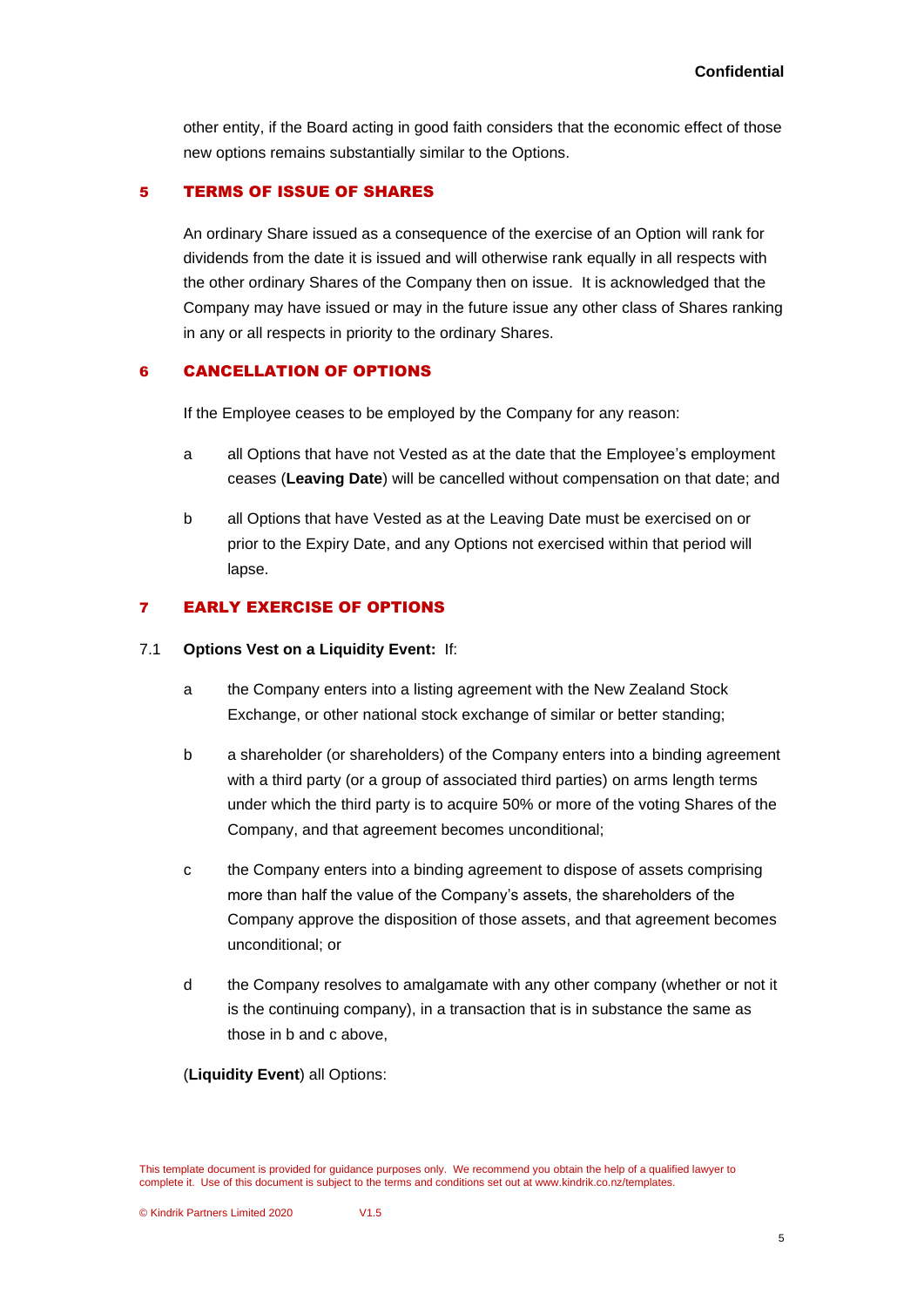- e immediately Vest to the extent that they have not done so at the date of the Liquidity Event; and
- f may be exercised in the period from the date on which the Liquidity Event occurs to the date that the relevant transaction referred to in clause 7.1a to d above is completed, and any Options not exercised by that date automatically lapse.
- 7.2 **Options may be cash settled:** If there is a Liquidity Event, the Company may cash settle some or all of the Options by paying an Option Holder the difference between the value of an Ordinary Share as determined by the Liquidity Event and the Exercise Price for each Option being cash settled. If an Option is cash settled, the Option automatically lapses.

# 8 GENERAL

- 8.1 **Confidentiality:** Each party must keep this Deed, its terms and information it receives about the Company and its business in connection with this Deed (**Confidential Information**) confidential, and must not use or disclose that Confidential Information without the prior written consent of the other parties except to the extent that:
	- a disclosure is required by law;
	- b the relevant information is already in the public domain; or
	- c it is reasonably required in connection with any proposed:
		- i financing of that party;
		- ii sale of that party's interest in the Company; or
		- iii sale of all or part of the business of, or the shares in, that party,

and the party receiving the Confidential Information has entered into confidentiality undertakings substantially the same as those set out in this clause.

- 8.2 **Notices:** All notices and communications given under this Deed must be in writing and will be delivered personally, sent by post or sent by email to the address or email address set out in Schedule 3 (or at such other address as notified from time to time by the party changing its address). Any notice given under this Deed will be deemed to be validly given:
	- a in the case of delivery, when received;
	- b in the case of posting, on the second day following the date of posting; or

This template document is provided for guidance purposes only. We recommend you obtain the help of a qualified lawyer to complete it. Use of this document is subject to the terms and conditions set out at www.kindrik.co.nz/templates.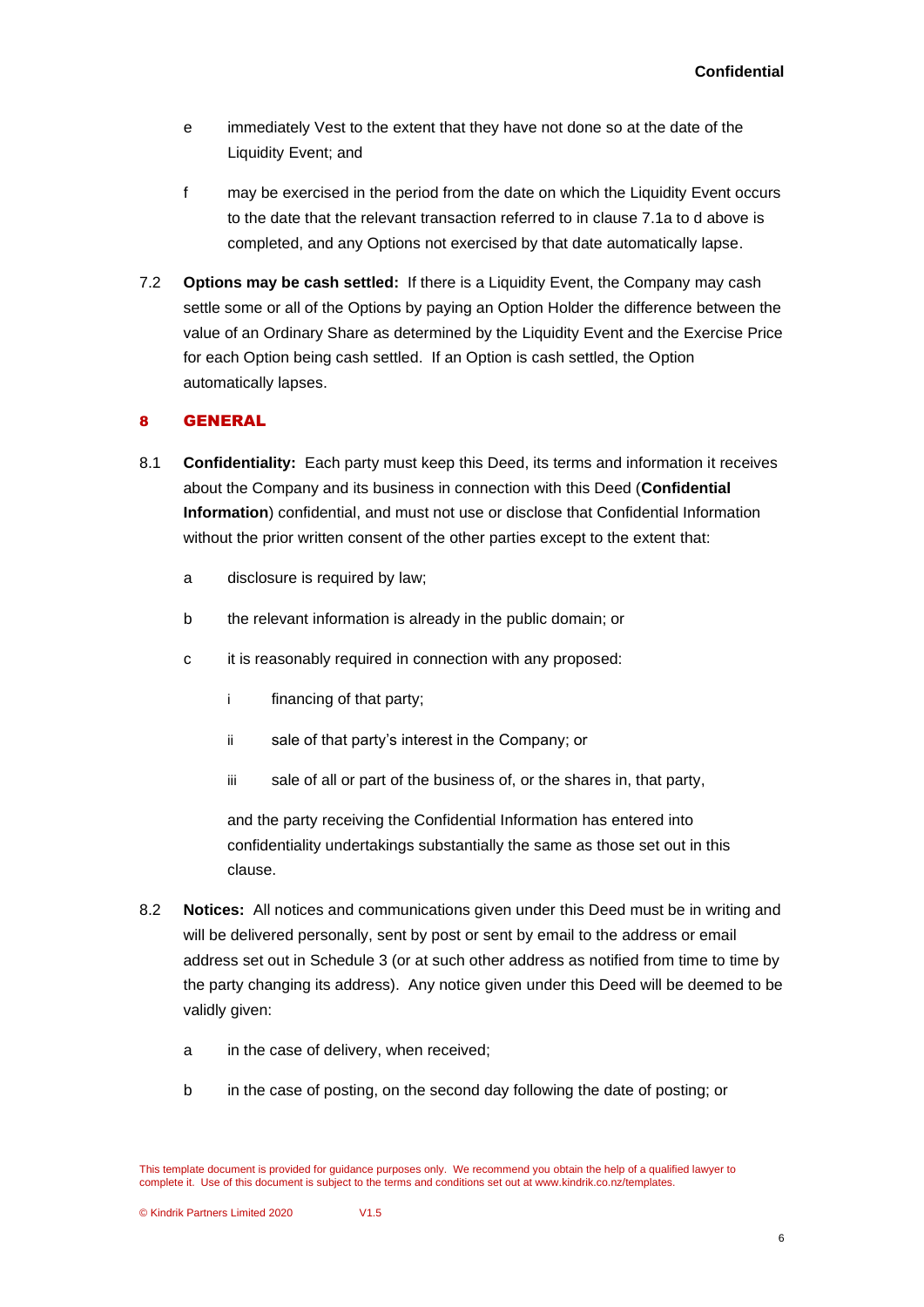c if emailed, one hour after the email is sent unless a return mail is received by the sender within that one hour period stating that the addressee's email address is wrong or that the message cannot be delivered,

provided that any notice received after 5pm on a Business Day or on any day that is not a Business Day will be deemed to have been received on the next Business Day.

- 8.3 **Entire agreement:** This Deed contains all of the terms, representations and warranties made between the parties relating to the matters dealt with in this Deed and supersedes and cancels all prior discussions and agreements covering the subject matter of this Deed. The parties have not relied on any representation, warranty or agreement relating to the subject matter of this Deed that is not expressly set out in this Deed, and no such representation, warranty or agreement has any effect from the date of this Deed.
- 8.4 **Further assurances:** The parties must each sign all further documents, pass all resolutions and do all further things as may be necessary or desirable to give effect to this Deed.
- 8.5 **Amendments:** This Deed may only be amended by agreement of the parties in writing.
- 8.6 **Waiver:** No exercise or failure to exercise or delay in exercising any right or remedy will constitute a waiver by that party of that or any other right or remedy available to it.
- 8.7 **No assignment:** No party may assign any of its rights or obligations under this Deed without the prior written consent of the other parties.
- 8.8 **Costs:** Except as otherwise provided in this Deed, the parties will meet their own costs relating to the negotiation, preparation and implementation of this Deed.
- 8.9 **Partial invalidity:** If any provision of this Deed becomes invalid or unenforceable to any extent, the remainder of this Deed and its application will not be affected and will remain enforceable to the greatest extent permitted by law.
- 8.10 **Signature:** This Deed may be executed in two or more counterparts, each of which is deemed an original and all of which constitute the same Deed. A party may enter into this Deed by signing and sending (including by email) a counterpart copy to each other party.
- 8.11 **Governing law and jurisdiction:** This Deed will be governed by New Zealand law, and the parties submit to the non-exclusive jurisdiction of the New Zealand courts.

This template document is provided for guidance purposes only. We recommend you obtain the help of a qualified lawyer to complete it. Use of this document is subject to the terms and conditions set out at www.kindrik.co.nz/templates.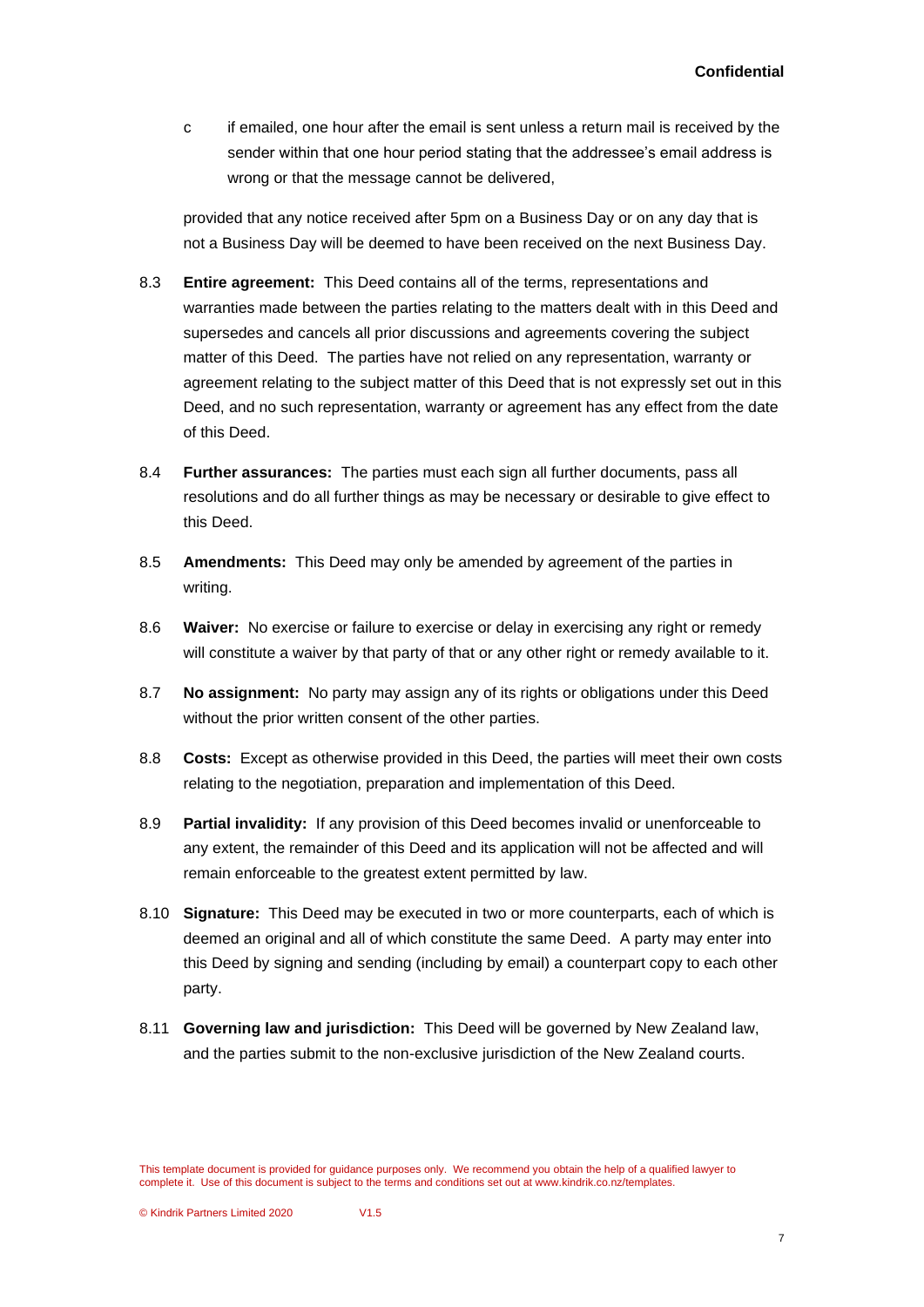**Confidential**

# SCHEDULE 1

# **Vesting Schedule**

| <b>Issue Date</b> | <b>Number of Options</b>                                                                                  | <b>Vesting Date</b>                                      | <b>Expiry Date</b> |
|-------------------|-----------------------------------------------------------------------------------------------------------|----------------------------------------------------------|--------------------|
| The Issue Date    | [ $\bullet$ ] of the Options<br>issued to the<br>Employee in<br>accordance with<br>clause 2 of this Deed. | [The [first]<br>anniversary] of the<br>date of this Deed | The Expiry Date.   |
| The Issue Date    | [ $\bullet$ ] of the Options<br>issued to the<br>Employee in<br>accordance with<br>clause 2 of this Deed. | [The [second<br>anniversary] of the<br>date of this Deed | The Expiry Date.   |
| The Issue Date    | [ $\bullet$ ] of the Options<br>issued to the<br>Employee in<br>accordance with<br>clause 2 of this Deed. | [The [third<br>anniversary] of the<br>date of this Deed  | The Expiry Date.   |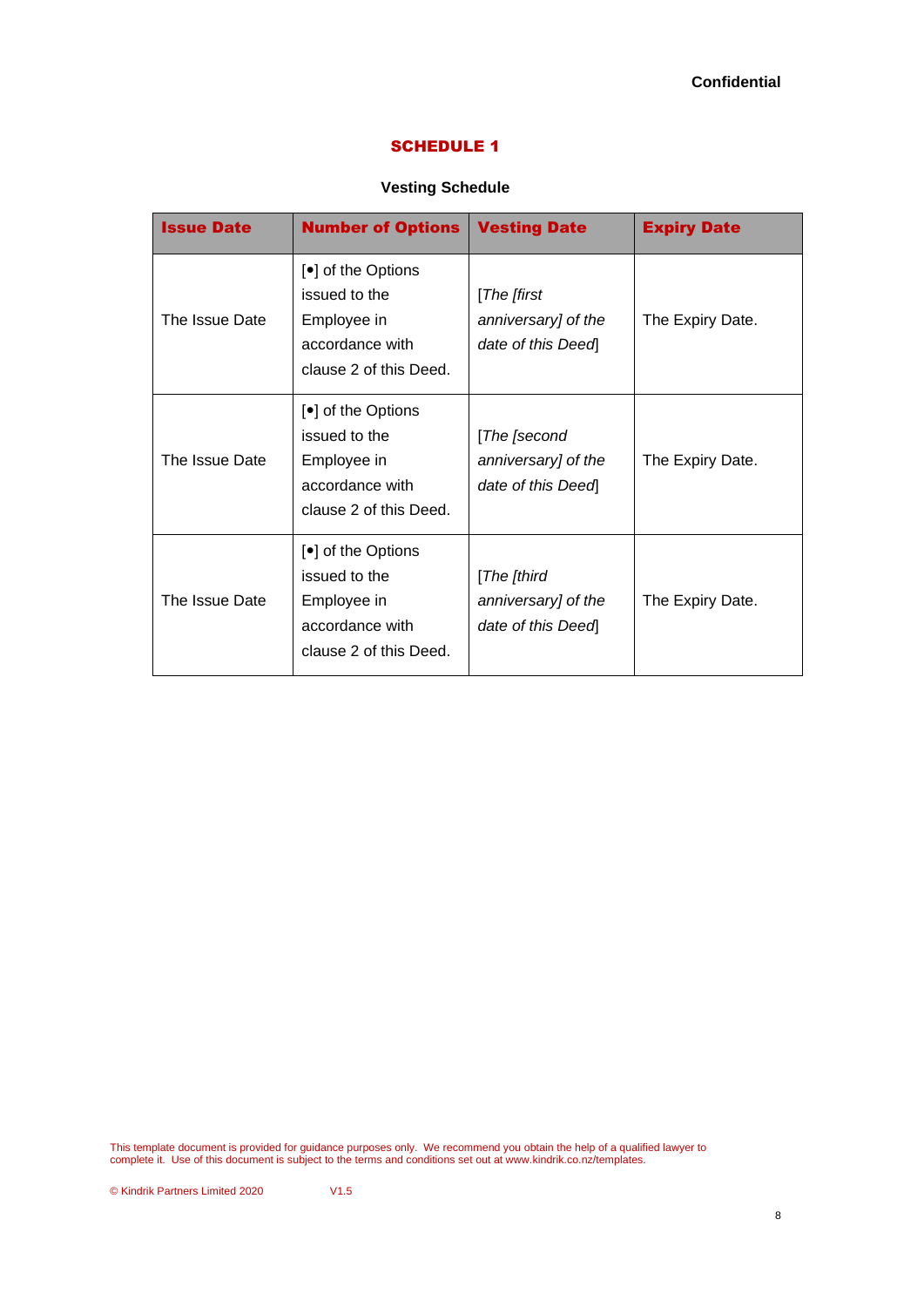## SCHEDULE 2

**Exercise Notice**

[*Insert date*]

The Board of Directors [*Insert name of Company*] [*Insert address of Company*]

Dear Board

## **Exercise of Options**

I refer to the options granted to me by [*insert name of Company*] (**Company**) under the deed between the Company and me dated [*insert date*] (**Options**).

I give notice that I am exercising [*insert number*] Options on [*insert date*] at the exercise price of \$[*to insert*] per share. On or before [*insert date*] I will deposit \$[*insert*] in cleared funds into the nominated bank account of the Company, being the total exercise price for the shares.

I agree to accept the shares subject to the constitution and the current shareholders' agreement (if any) of the Company.

Yours sincerely

[*Insert name of Employee*]

Address:

Date: